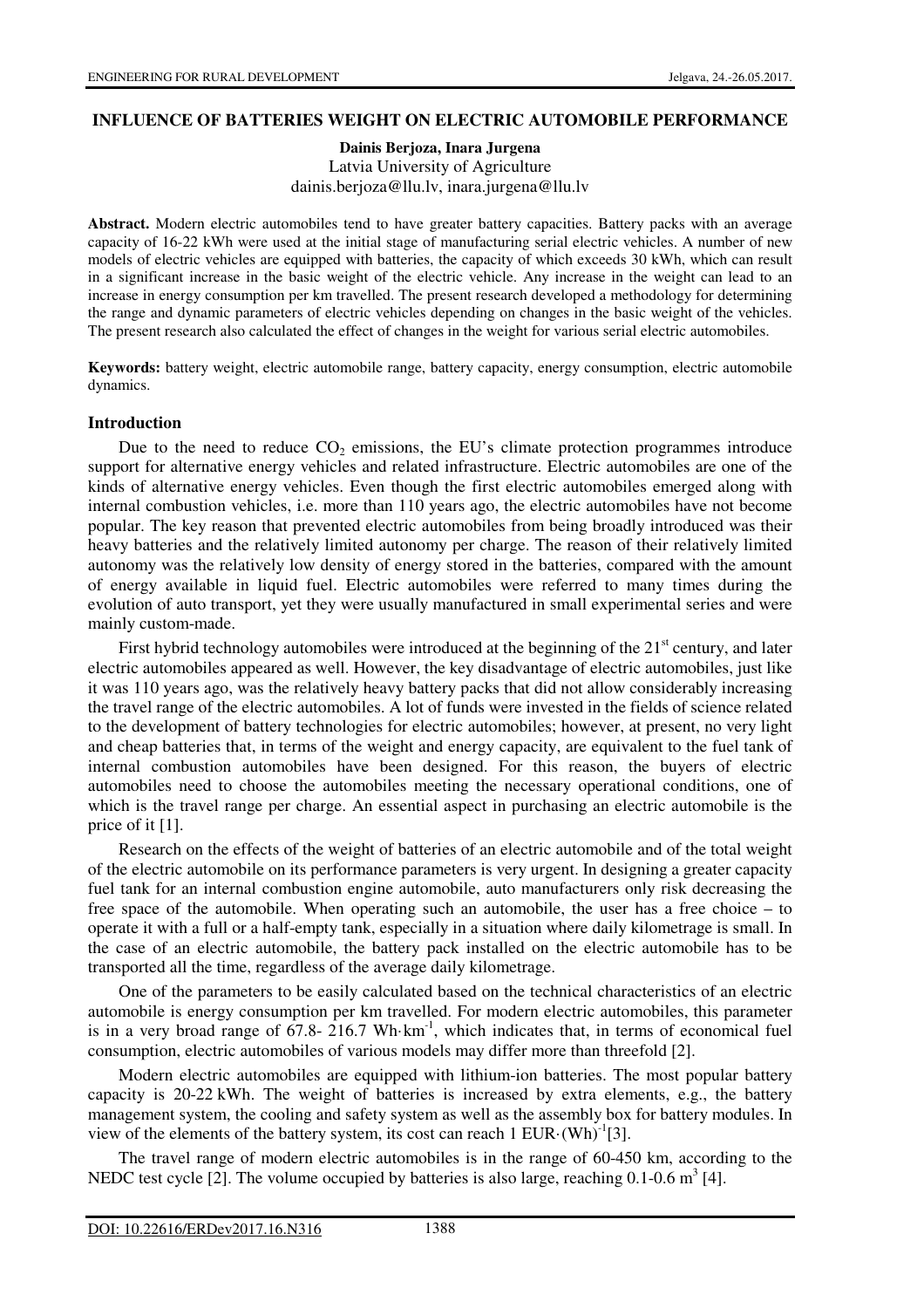Using lithium-ion batteries in electric automobiles the weight of the battery system necessary for traveling 100 km can exceed 150 kg. For limousine-class electric automobiles, the travel range of which is more than 300 km, the weight of batteries could exceed 500 kg [4]. This is one of the reasons why auto manufacturers are not eager to considerably increase the capacity of battery packs to above 30 kWh. A medium-class electric automobile equipped with 1.1 kWh batteries can cover, on average, a distance of 8 km [5]. A number of researchers suggest using the plug-in technology, as the cost of the battery system for such vehicles could be considerably decreased, as well as there is no need to worry about energy exhaustion after the battery has been fully discharged [6]. Optimum parameters may be chosen by performing a simulation for hybrid automobiles equipped with battery packs and electric motors of various capacities [6].

Compact-class electric automobiles are usually intended for urban driving, and they are not equipped with high-capacity battery packs. If compared with internal combustion automobiles of the same class, electric automobiles are usually heavier by 10-15 % [2; 7].

#### **Materials and methods**

Modern electric automobiles vary within a broad range in terms of battery weight, battery capacity and electric automobile weight. Electric automobiles of 30 various models were selected for a further analysis. A few of the electric automobile models examined were equipped with batteries of various capacities. In the further analysis, the capacity of batteries for these electric automobile models is specified in parentheses behind the model. The weight of batteries and the gross weight of electric automobiles available in the market and exploited in Latvia are presented in Figure 1.



# Fig. 1. **Weights of selected electric automobiles and their battery packs**

The analysed electric automobiles may be classified into two categories by the number of seats: two-seat and five-seat. Two-seat electric automobiles are equipped with lower capacity batteries (6.1-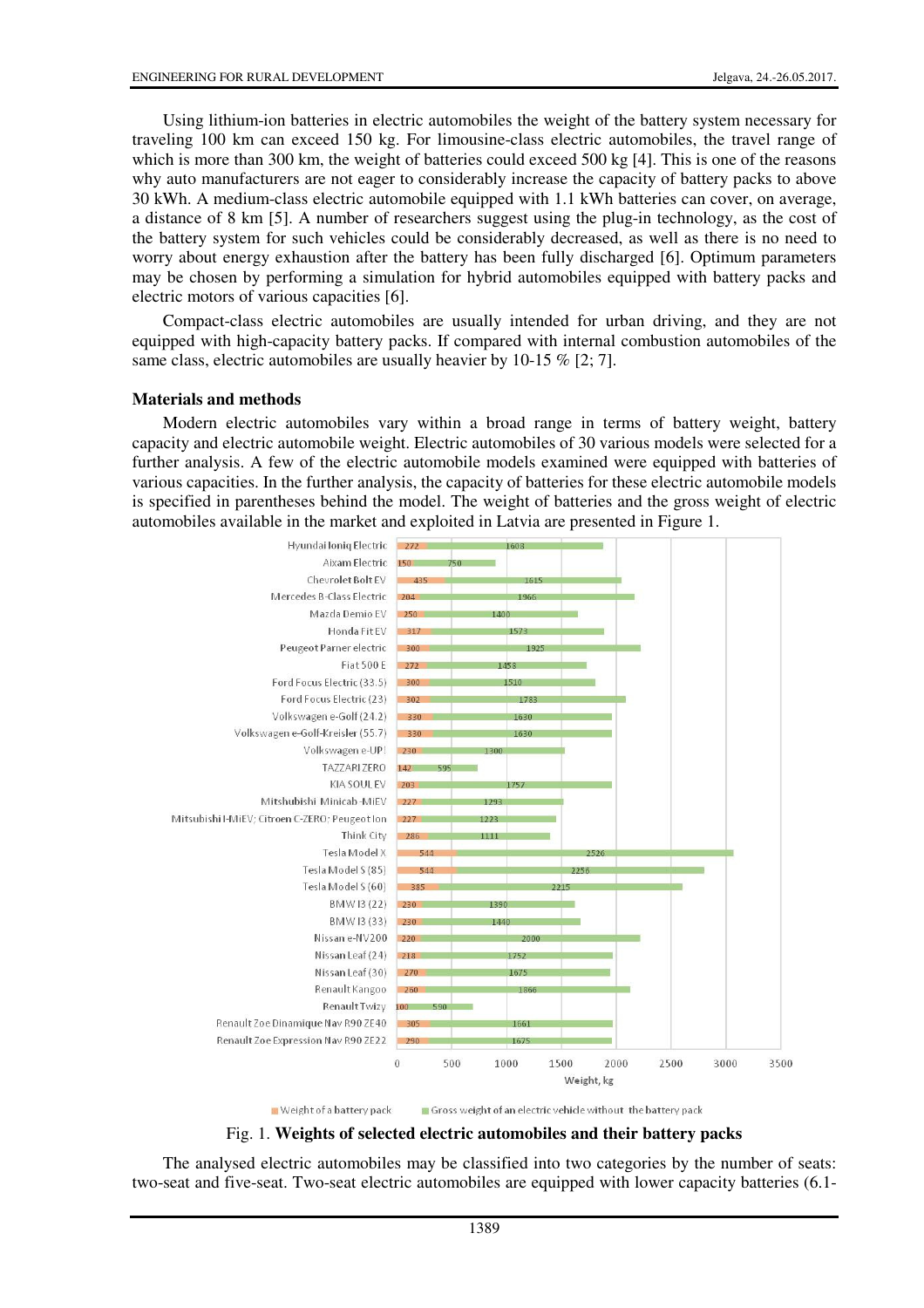12.3 kWh), the weight of which is in the range of 100-150 kg. An exception is electric automobiles Think City that are equipped with a 23 kWh battery pack weighing 286 kg. The weight of batteries of higher capacity (60-100 kWh) for electric automobiles is in the range of 385-544 kg, while the gross weight of the automobiles is in the range of 2050-3070 kg. Tesla electric automobiles, which are equipped with high capacity batteries, have the highest gross weight. Medium-class electric automobiles of the latest modifications tend to have lower weight batteries of the newest generation, e.g., the 2017 model of Renault Zoe is equipped with a 41 kWh battery pack of the new generation, which is only 15 kg heavier than the 22 kWh battery pack of the previous generation [2].

Specific energy consumption, measured in Wh $\cdot$ km<sup>-1</sup>, has been analysed in detail in other research papers [2]. According to the research data, the best performers were compact and light electric automobiles, the weights of batteries of which were low, e.g., Renault Twizy – 67.8 Wh·km<sup>-1</sup> and Tazzari Zero  $-87.9$  Wh·km<sup>-1</sup>. The highest energy consumption was specific to the following electric automobiles: Tesla Model S  $(85)$  with 199.5 Wh·km<sup>-1</sup> and Kia Soul EV with 216.7 Wh·km<sup>-1</sup>. The consumption of energy by the mentioned electric automobiles is high, and in a few countries, where electricity prices are high or charging costs at public charging stations are high, the cost of electrical energy can approach the fuel cost of the most economical internal combustion automobiles [2].



The effects of the weight of an automobile on its performance is presented in Figure 2.

Fig. 2. **Effects of the weights of an automobile on its performance parameters**

Those converting internal combustion engine automobiles into electric ones may deal with the weight increase parameters analysed. If the purpose of conversion is to achieve a range of more than 150 km for the converted automobile, but it is not intended to increase the basic weight of the automobile, the task is difficult to perform, as the weight of the batteries can reach 250 kg. The total weight of other assemblies used in the conversion (electric motor, inverter, fastening frames and other assemblies) can reach 80-90 kg.

## **Results and discussion**

An in-depth analysis was performed for the electric automobiles that were equipped with different capacity batteries in order to precisely identify the effects of the battery weight on the travel range.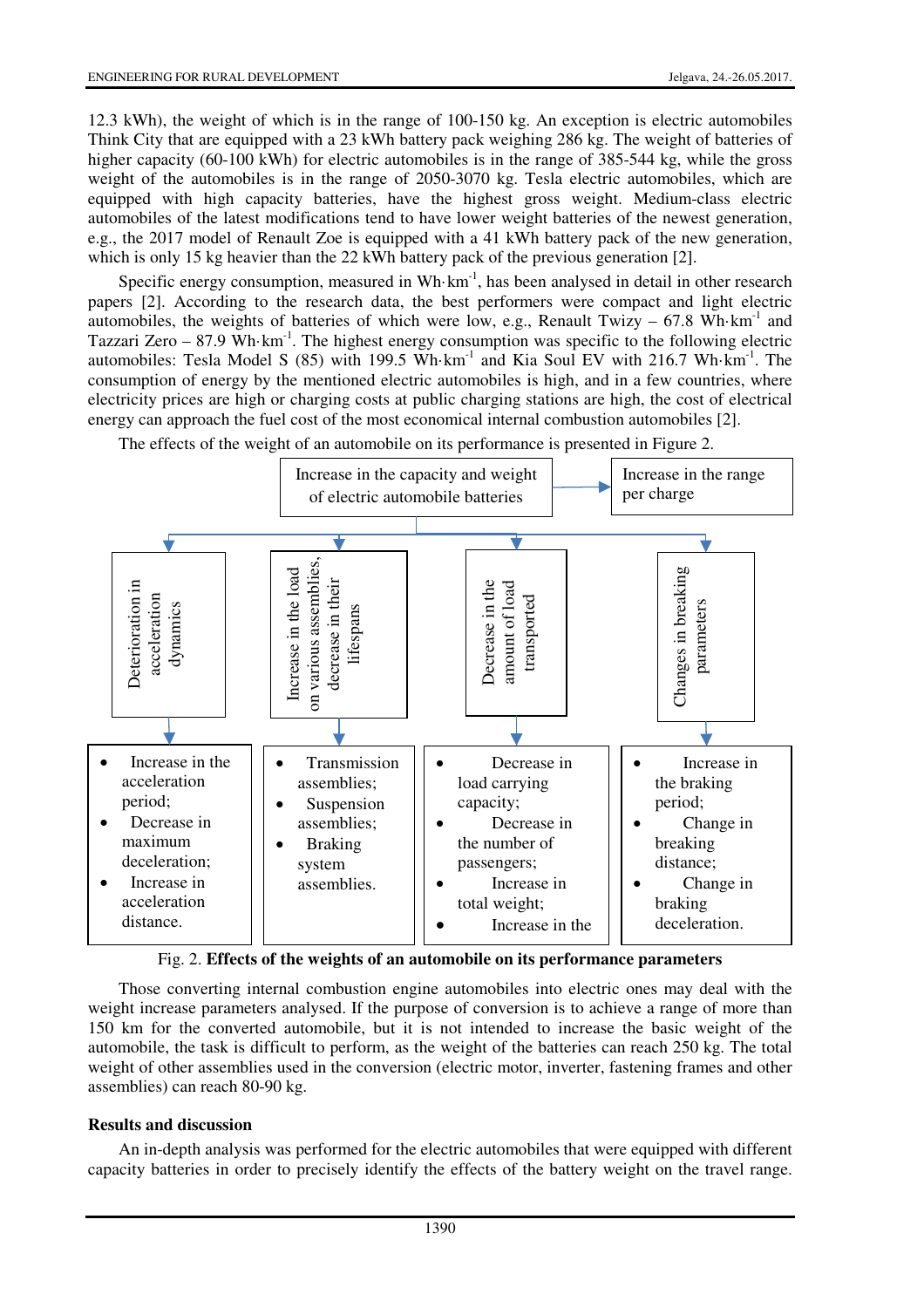Theoretically, a twofold increase in the battery capacity should result in a twofold increase in the range. Unfortunately, such a causal relationship is not in force, as an increase in the battery capacity of an electric automobile considerably increases inertial masses that hinder the acceleration of the automobile. The characteristics of electric automobiles of the same model and design, which are equipped with different capacity batteries, are presented in Figure 3.

The automobile Renault Zoe with 41 kWh batteries is equipped with the batteries of the new generation, the capacity of which is 86 % higher than that for the previous generation batteries, while the basic weight of the automobile is only 10 kg higher. In this case, the range increases considerably, up to 70 %. A similar trend is observed for the electric automobile BMW I3 – a 50 % increase in the battery capacity increases its range by 95 %. Increasing the battery capacity by 41 % for the electric automobile Tesla Model S, its range increases by only 15 %. Such a trend is typical of the electric automobiles using batteries of the same technology to increase the capacity of the batteries.



Fig. 3. **Battery capacities, gross weights and ranges of electric automobiles according to the NEDC cycle**

A causal association between the battery weight and energy consumption for the electric automobiles analysed is presented in Figure 4.

Among the electric automobiles analysed, the Renault Zoe with the lowest capacity batteries, 94 Wh $\cdot$ km<sup>-1</sup>, had the lowest energy consumption. Similar energy consumption was observed for the electric automobiles Renault Zoe (41) and BMW (33), 103 and 106 Wh·km-1, respectively. The highest energy consumption was found for the electric automobile Tesla Model  $S - 200$  Wh·km<sup>-1</sup>. The Ford electric automobiles also demonstrated high energy consumption. A comparison of the electric automobiles allows concluding that the heaviest high-comfort class electric automobiles have even twofold higher energy consumption than compact class electric automobiles.

## *Methodology of the experiment*

To examine a change in the weight of an electric automobile, an experiment was done on the automobile. The trials imitated an increase in the battery weight by 270 kg. This was the average battery weight for electric automobiles with a battery capacity of 22-24 kWh, which was calculated based on the technical characteristics of 12 diverse serial electric automobiles [2].

The trials used an electric automobile Fiat FiorinoElectrico. The key technical characteristics of it were as follows: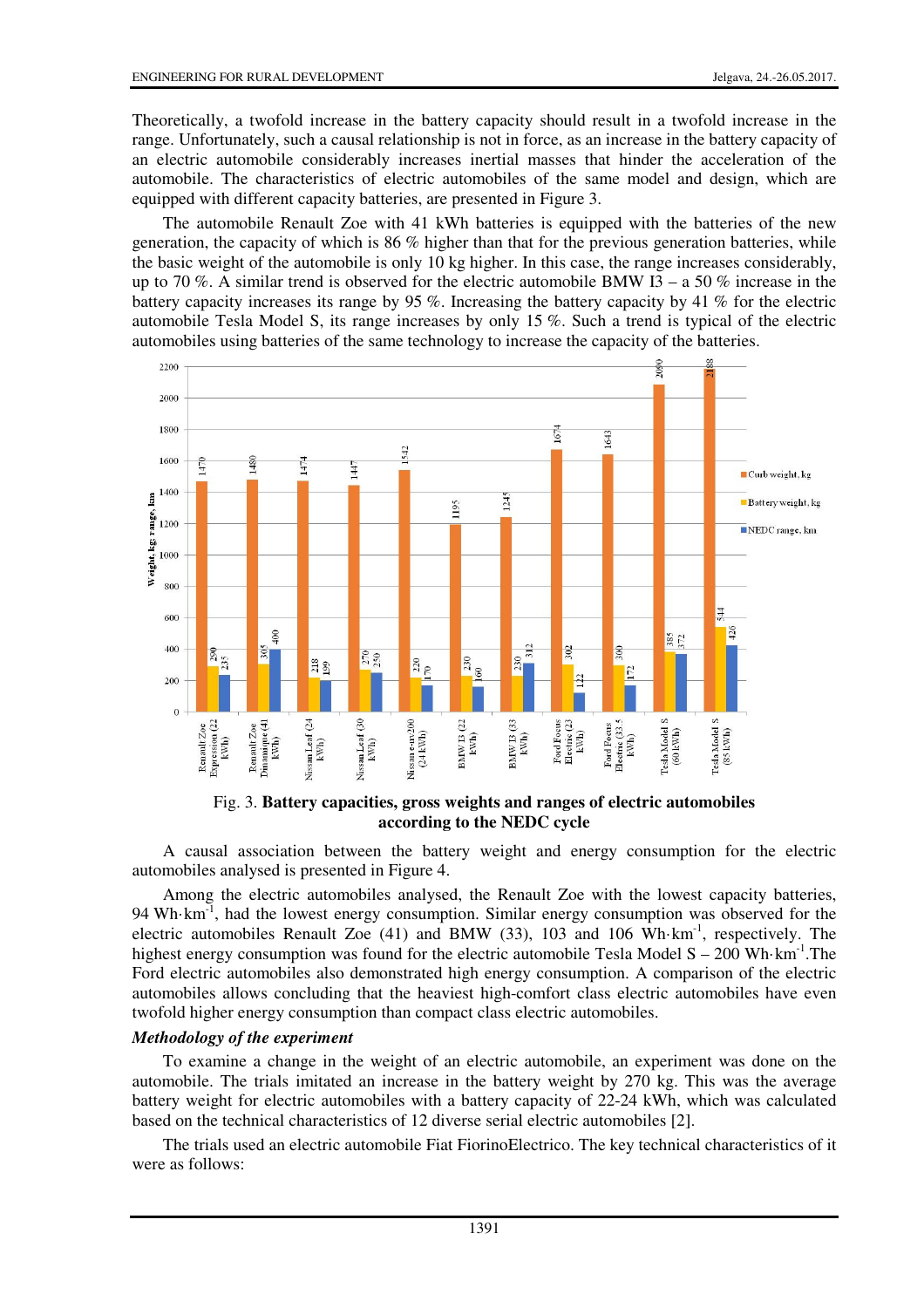- nominal power of engine 30 kW, maximal power (peak) 60 kW;
- brakes energy recovery;
- charging  $-230$  V  $-16$  A;
- battery lithium 21.1 kWh;
- maximum speed up to 100 km $\cdot$ h<sup>-1</sup>;
- range-100 km.

A scientific radar Stalker ATS was used to determine the automobile's acceleration parameters. The technical characteristics of the radar were as follows:

- measuring speed range  $1 480$  kmh<sup>-1</sup>;
- speed accuracy- $\pm 1.00$  kmh<sup>-1</sup>;
- time accuracy- 0.01 s;
- weight-  $1.45$  kg.



Battery weight Energy consumption

# Fig. 4. **Battery weights and energy consumption per km travelled for the electric automobiles**

The radar was placed behind the automobile at a distance of 5 m. The automobile was accelerated by pressing the accelerator pedal fast, reaching a speed of  $100 \pm 5$  km·h<sup>-1</sup> (according to the speedometer). After the experimental data were recorded, the automobile returned to the start position, and the next replication was performed. The experiment involved five replications. Out of the five replications, three replications with the most coherent data were selected for the research. A curve of average values  $v = f(t)$  was constructed based on the readings recorded by the computer.

The curve for the acceleration of the electric automobile is shown in Figure 5.

The experimental data showed that the acceleration intensity of the electric automobile significantly decreased. With no extra load, the maximum speed  $100.09$  km·h<sup>-1</sup> was reached at the experimental road section in 29.86 s; with the extra load, the maximum speed of 95.74 km $\cdot$ h<sup>-1</sup> was reached in 33.57 s.

The acceleration parameters are shown in detail in Figure 6.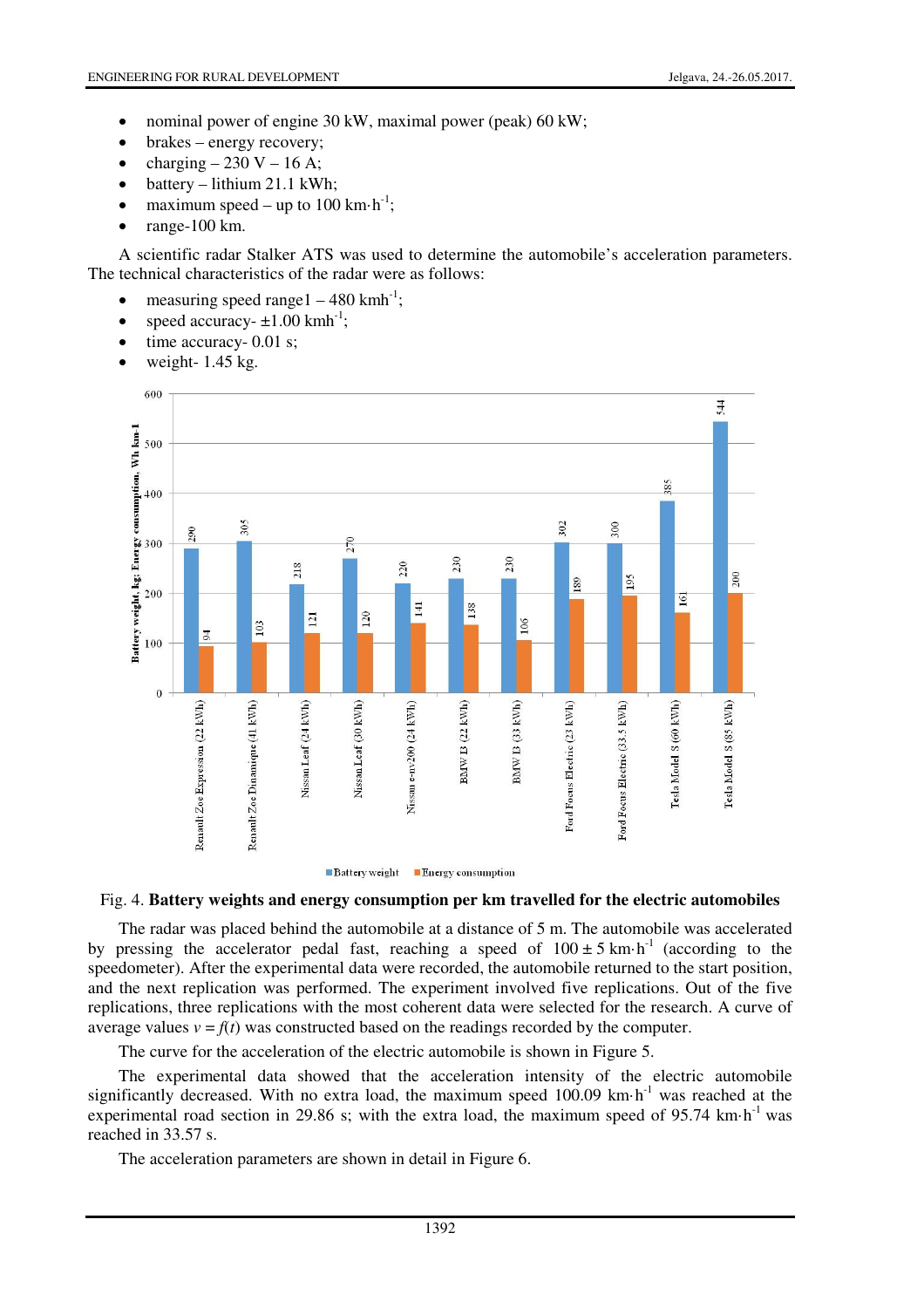

Fig. 5. **Change in the acceleration speed of the electric automobile Fiat FiorinoElectrico** 



Fig. 6. **Key characteristics for the acceleration of the electric automobile** 

With an extra load, the period of acceleration to 90 kmh<sup>-1</sup>for the electric automobile increased by 29.3 %, while the period of acceleration to 50 kmh-1was 30.5 % longer. The average acceleration to 90 km·h<sup>-1</sup>and 50 km·h<sup>-1</sup> decreased by 23.4 %. The distance of acceleration to 50 kmh<sup>-1</sup>with an extra load of 270 kg reached 67.7 m and was 31 % longer. The automobile's acceleration to 90 kmh<sup>-1</sup>with an extra load required a distance of 438 m, which was 28 % longer.

Range trials were also done on the electric automobile Fiat Fiorino Electrico with fully charged batteries both in the urban driving regime and in the non-urban driving regime in three replications. Without the extra load, the average travel range of the electric automobile was 97.01 km, while the extra load decreased the range to 89.02 km (by 8.2 %). Driving the automobile with the extra load of 270 kg reduced also the average speed from 30.69 km $\cdot$ h<sup>-1</sup> to 29.68 km $\cdot$ h<sup>-1</sup>.

At the next research stages, it is intended to perform an experimental examination of the dynamics and range of the electric automobile, measuring changes in the amperage and voltage of the electrical